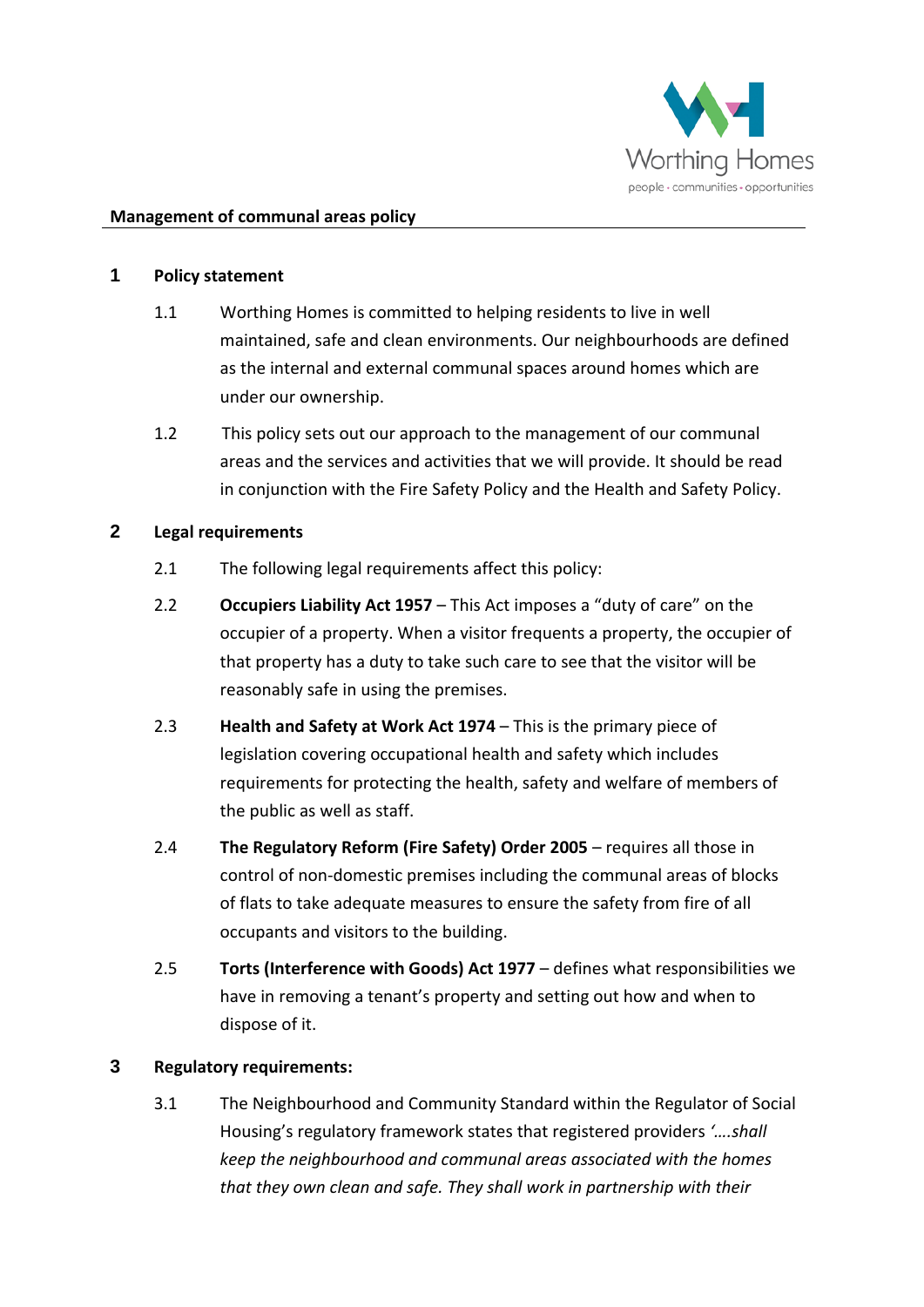*tenants and other providers and public bodies where it is effective to do so.'* 

# **4 Residents' responsibilities**

It is the responsibility of our residents to keep communal areas as outlined by the terms of the tenancy agreement which states-

## *The tenant agrees to-*

*Keep all shared areas such as entrances, stairways, corridors and landings clean and free from obstructions. The Tenant should not leave any personal belongings or rubbish in these areas*

Electricity meter cupboards, in communal areas, must be kept locked and not used for the storage of any items.

Residents are not permitted to use the landlord's electrical supply or charge any battery items in the communal area. This includes the running of power cables under doors or through letterboxes from their own property. Plug-in air fresheners are not permitted in communal areas.

## **5 Our approach**

- 5.1 Worthing Homes will, in accordance with its duties under the above legislation and good practice, support residents in keeping their neighbourhoods clean, well maintained and safe.
- 5.2 We will adopt a common sense approach to managing communal areas that we own.
- 5.3 This means that we may allow a small number of personal items immediately outside residents' doors in blocks of flats. Residents must ensure these items are made from non-combustible materials and do not prevent or restrict occupants or visitors to the premises from escaping quickly in the case of emergency.
- 5.4 Mobility scooters and electric wheelchairs must not be stored or charged in communal areas. They should only be stored where appropriate to do so; for example within a resident's home or where a designated store is provided. We will offer occupational therapy advice to support disabled tenants to find a suitable alternative option.
- 5.5 Push chairs, bikes and furniture must not be stored in communal areas.
- 5.6 Worthing Homes will regularly monitor the communal areas by carrying out Estate Inspections of internal and external areas in order to:
	- Report and deal with any issues which could be a risk to health and